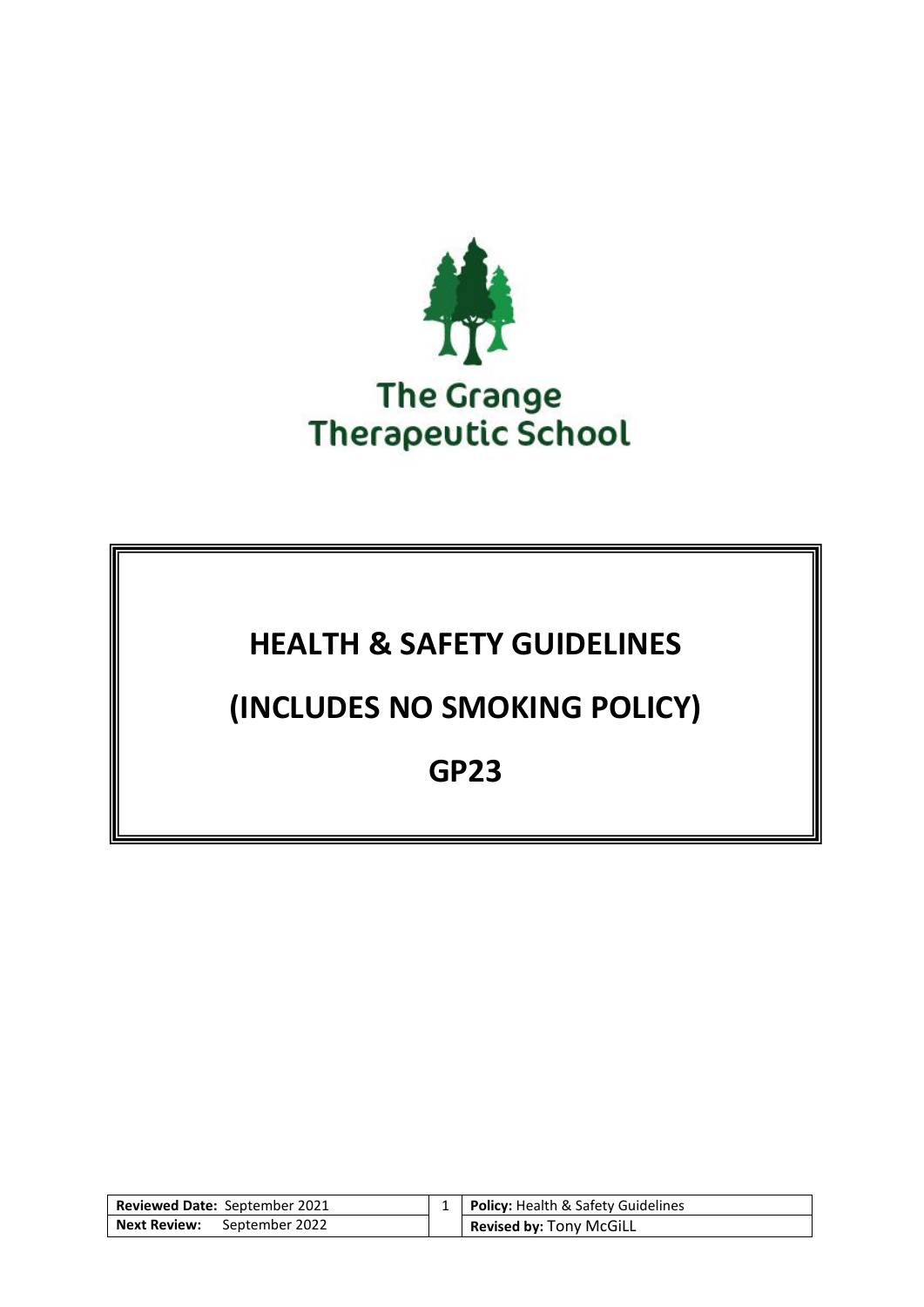# **The Grange Therapeutic School Health and Safety Policy**

#### **INTRODUCTION**

# **STATEMENT OF INTENT**

The health, safety and welfare of employees and pupils in our care is of prime importance to the school and is essential to the efficient operation of its undertaking.

The responsibility for safety at work rests upon all sectors of management, and the school will ensure that this policy is pursued through the organisation. The School will take all reasonably practicable precautions to ensure the health, safety and welfare of its employees, pupils, visitors and contractors to site by providing:

- A safe working environment by the design, construction, operation and maintenance of all plant equipment and facilities.
- Safe systems of work, as set out in the technical extensions of this policy.
- Adequate instruction, information, training and supervision.
- Control of all situations likely to cause damage to property and equipment, as set out in general extensions of policy.
- Effective facilities for the treatment of minor injuries, which occur at work.
- Effective fire prevention and fire control procedures, as set out in the general extensions of policy.
- Adequate facilities for consultation between management and employee representatives.
- Such tests, examinations, samples and records as are necessary to monitor the working environment. The results will be made known to the safety committee.

The school expects employees to conform to this policy and to comply with the relevant sections of The Health and Safety At Work Act 1974, management of Health and Safety Regulations (1999 as amended) and to exercise all reasonable care for their own health and safety and that of others who may be affected by their acts or omissions.

The overall responsibility for the health, safety and welfare of the school and its personnel is the Headteacher, Ollie Sharp.

The school will give full backing to this policy and to the School Safety Advisers who will act as responsible persons and hold the title of Finance & Facilities Manager and Estates Manager, whose function it shall be to monitor and operate this policy, and will support all those who endeavour to carry it out.

Signed: (Ollie Sharp, Headteacher)

Date:

(Copy) Acknowledgement by employee

Signed……………………………………………………….

Date…………………………………

| <b>Reviewed Date: September 2021</b> | Policy: Health & Safety Guidelines |
|--------------------------------------|------------------------------------|
| Next Review:<br>September 2022       | <b>Revised by: Tony McGiLL</b>     |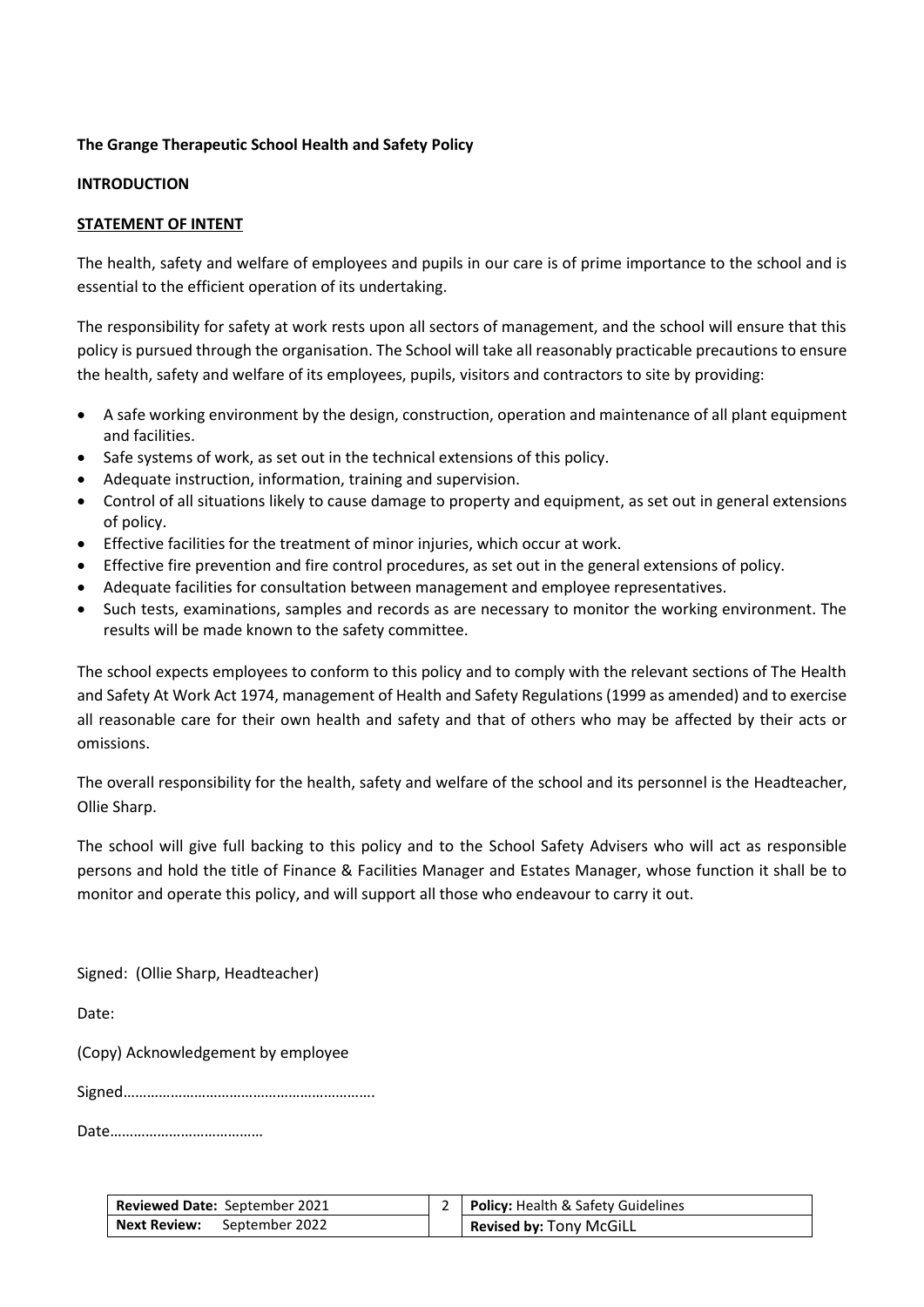# **ORGANISATION**

The Headteacher retains the overall responsibility for the implementation of this policy. They will provide leadership and commitment on health and safety objectives and performance. They will ensure that all Senior Leadership Team decisions take account of and support the school's health and safety objectives. In particular they will ensure that the senior leadership team is kept informed on the schools health and safety performance, and health and safety matters relevant to the safety of staff, pupils and contractors. They will ensure that this policy is regularly reviewed and amended as necessary. They will delegate their responsibilities for health and safety to the Head of Education when they is absent for any significant period.

Day to day responsibility for ensuring that this policy is put into practice is delegated to the Estates Manager. A Health and Safety Committee is in place and meets once a term (or more often if necessary) to discuss Health and Safety issues, accidents, areas of concern etc. The minutes for these meetings are kept in the Health and Safety File located in the school office. The Health and Safety Committee has representatives from all departments and is chaired by the Headteacher.

To ensure that health and safety standards are maintained/improved, specific responsibilities have been delegated in the arrangements set out below.

- All employees must take reasonable care of their own health and safety making themselves familiar with and adhere to safety procedures.
- Employees must cooperate with supervisors and managers on health and safety matters, not interfere with anything provided to safeguard their health and safety and report all health and safety concerns to an appropriate person.

The school undertakes to explain how each item is going to be achieved by providing suitable sufficient instruction, information, training and supervision for the named person to go about their designated duties. Time will be allocated throughout the working day for named staff to undertake their duties under The Health and Safety at Work Act 1974. Staff should not feel under stress if time allocated is not sufficient to undertake their roles, seek assistance from direct line managers who will review policy and aid individual staff members in their roles and responsibilities within the company structure.

To follow in particular the school's statement of general policy, this is as follows:

- The school will seek to ensure that companies or subcontractors have a similar high standard.
- To consult, on health and safety matters, with our employees and others to ensure that this policy and arrangements for health and safety are kept up to date.
- To fully and effectively control the health and safety risks arising from our work activities in co-operation with other contractors, clients and designers.
- To provide and ensure that all plant and equipment owned, or hired by the school is safe to use and properly maintained, inspected and tested.
- To ensure that all equipment, materials and substances used by the School are used handled and stored safely.
- To ensure that all employees are provided with adequate supervisory training, information and instructions to competently carry out their work activities.
- To ensure that accident and ill health prevention is provided the highest priority, commensurate with business objectives, within all School (The Grange School) operations.
- To provide working places that are well maintained and in a safe healthy condition.
- To provide adequate resources, including sufficient finance, and access to competent health and safety advice, to achieve the aims of this policy.
- To review and revise this policy statement at regular intervals and also where necessary due to changes in the School activities.

| Reviewed Date: September 2021      | 3   Policy: Health & Safety Guidelines |
|------------------------------------|----------------------------------------|
| <b>Next Review:</b> September 2022 | <b>Revised by: Tony McGiLL</b>         |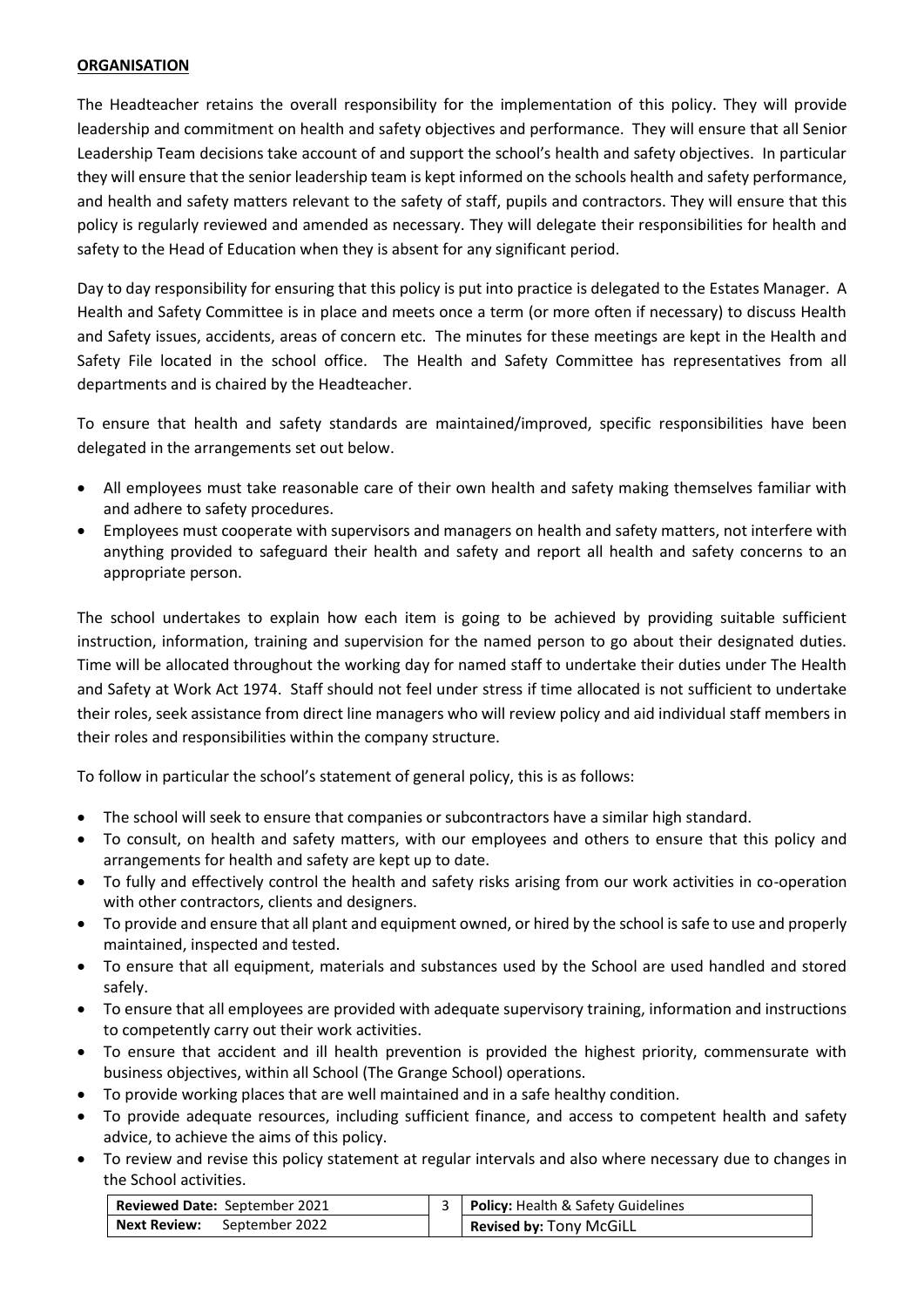### **ACCIDENT REPORTING, FIRST AID, ACCIDENTS & WORK-RELATED ILL HEALTH**

• The person for ensuring that all accidents are properly recorded in the accident book is:

#### *Tony McGiLL – Estate Manager*

# *Designated Trained Competent Staff*

• The person responsible for reporting reportable accidents and other incidents to the Health and Safety Executive is:

#### *Tony McGiLL – Estate Manager*

• Where necessary, any health surveillance will be arranged by:

# *Tony McGiLL - Estates Manager*

The person responsible for investigating accidents, incidents work- related ill health is:

# *Tony McGiLL - Estates Manager*

• First-aid box(es) will be provided at the following locations, maintaining and replenishing the first aid boxes will be the responsibility of:

| Main Office                  | Julie O'Brien nominated trained staff |
|------------------------------|---------------------------------------|
| Workshops                    | Julie O'Brien nominated trained staff |
| Surgery                      | Julie O'Brien nominated trained staff |
| Kitchen areas                | Julie O'Brien nominated trained staff |
| <b>Specialist Classrooms</b> | Julie O'Brien nominated trained staff |
| Units at all sites           | Julie O'Brien nominated trained staff |

• Trained First-Aiders or appointed persons will be available throughout site please see posted lists.

| Reviewed Date: September 2021      | 4   <b>Policy:</b> Health & Safety Guidelines |
|------------------------------------|-----------------------------------------------|
| <b>Next Review:</b> September 2022 | <b>Revised by: Tony McGiLL</b>                |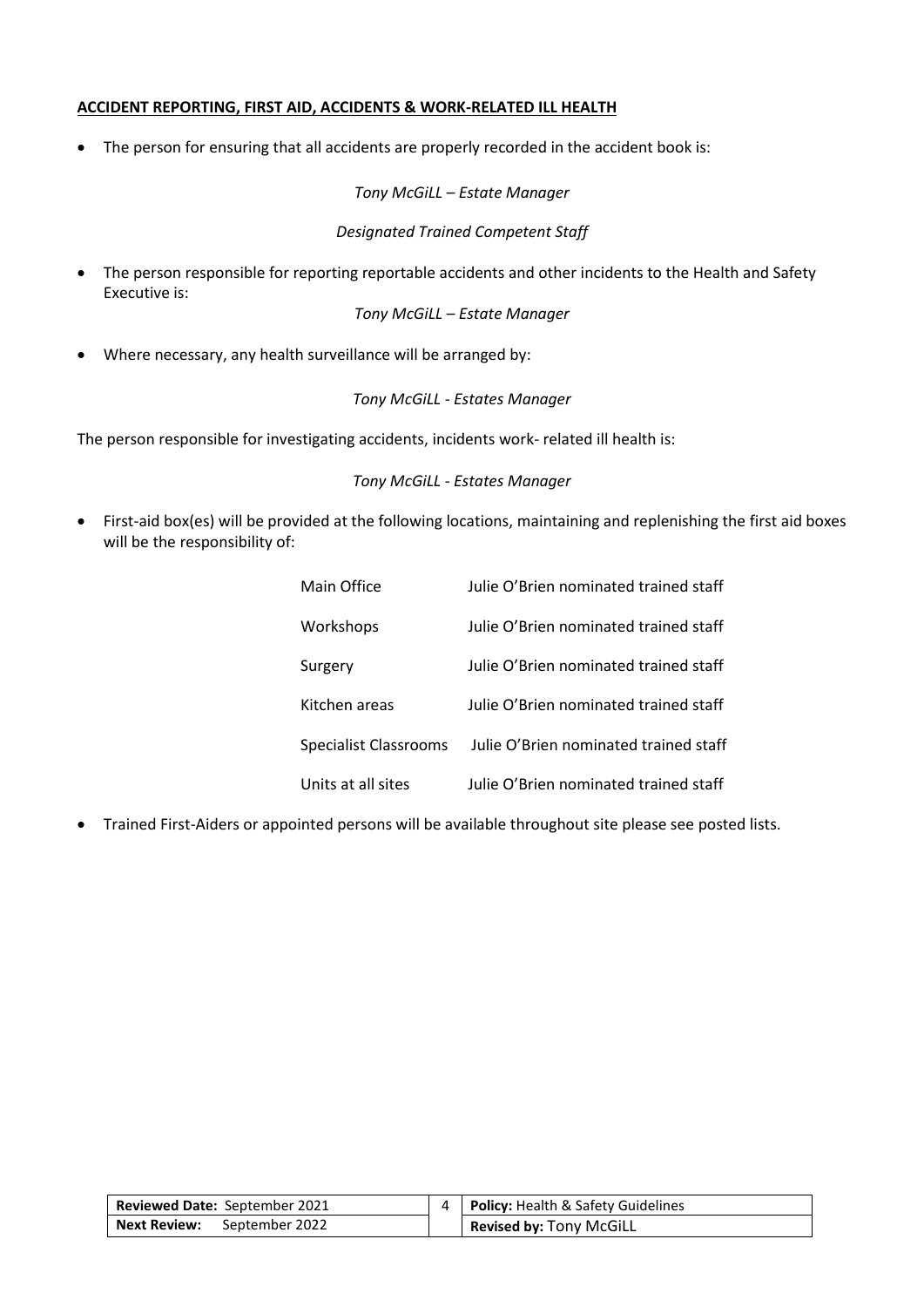# **Health and Safety Procedures**

The persons responsible for ensuring the adequacy of the scope and the accuracy of all Health and Safety Procedures are:

*Ollie Sharp - Headteacher*

*Tony McGiLL - Estates Manager*

*Health and Safety Committee Members*

To effectively discharge their duty they will:

- Monitor the adequacy of existing Health and Safety Procedures
- Develop new Health and Safety Procedures as necessary
- Maintain the currency of all Health and Safety Procedures
- Communicate any change to any Health and Safety Procedure and the publication of new Health and Safety Procedure to persons at site level.

### **Liaison with Senior Management**

The persons responsible for keeping senior Management informed of the-day-to-day Health and safety performance of the School are:

#### *Tony McGiLL - Estates Manager*

The persons responsible for informing senior Management of any event that has attracted the attention of The Health and Safety Executive are:

# *Tony McGiLL - Estates Manager*

The persons responsible for submitting the annual Health and Safety Report to Senior Management are:

| Reviewed Date: September 2021      | 5   Policy: Health & Safety Guidelines |
|------------------------------------|----------------------------------------|
| <b>Next Review:</b> September 2022 | Revised by: Tony McGiLL                |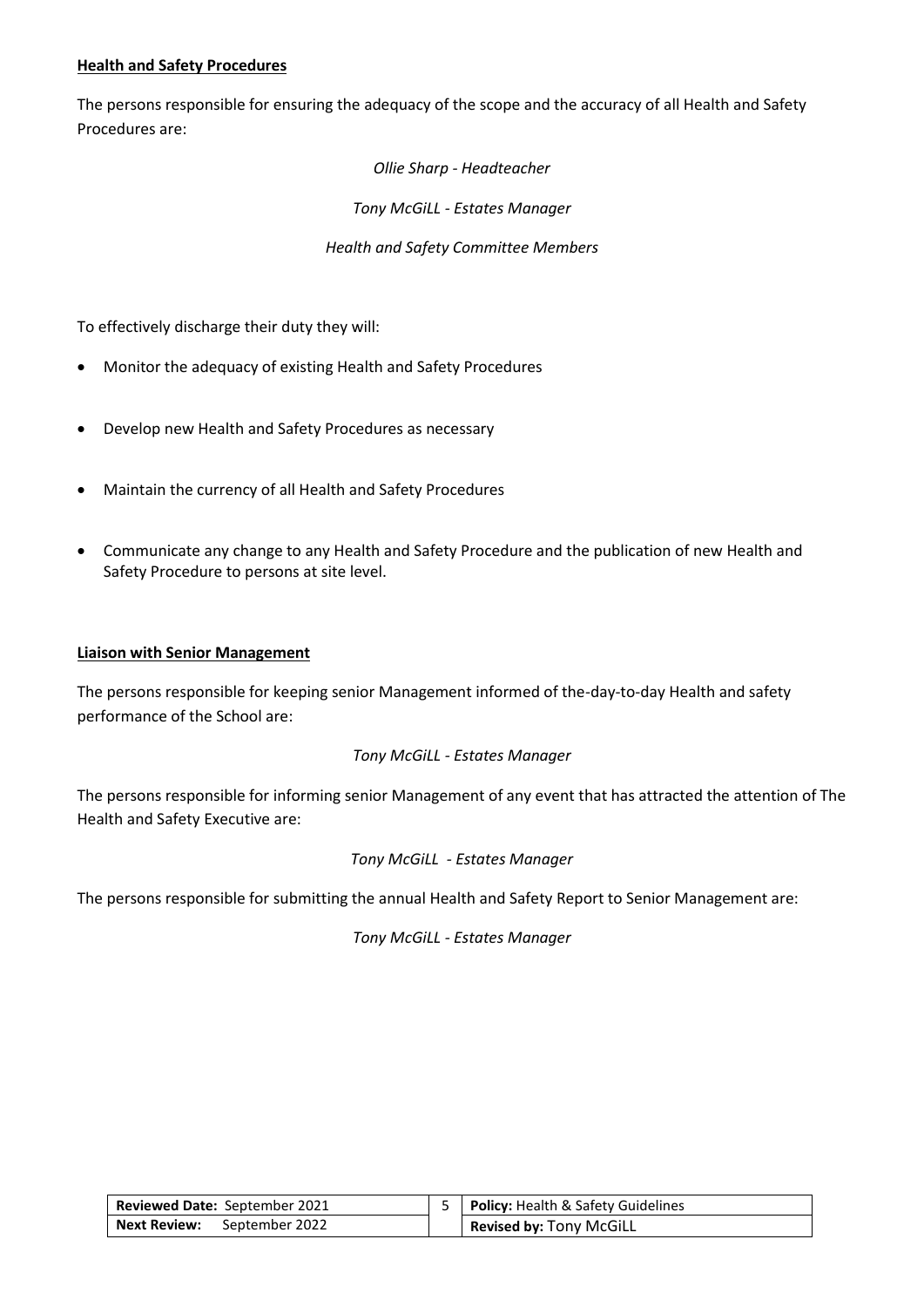# **Health and Safety Advice**

The school accepts that there will be occasions where expert health and safety advice is needed for dealing with matters outside the school's normal scope of work.

On such occasions;

• The responsibility for raising awareness of the need for competent health and safety advice lies with:

*Tony McGiLL - Estates Manager*

• The responsibility for engaging competent health and safety advice lies with:

*Tony McGiLL - Estates Manager*

# **Consultation with employees**

• The person responsible for ensuring effective Consultation on health and safety matters with regard to both Union and Non Union Staff is:

*Ollie Sharp – Headteacher*

• Employees' health and safety representatives are:

*Ollie Sharp – Headteacher*

*Tony McGiLL – Estates Manager*

*Relevant Key Personnel*

#### **Risk assessment**

• Risk assessments will be undertaken and recorded by:

*Tony McGiLL – Estates Manager*

*Nominated Competent Trained Staff*

• Any actions required to remove or control health and safety risks will be taken by:

*Senior Leadership Team*

*Tony McGiLL – Estates Manager*

*Nominated Competent Trained Staff.*

• The findings of all risk assessments will be reported to:

| <b>Reviewed Date: September 2021</b> | <b>Policy: Health &amp; Safety Guidelines</b> |
|--------------------------------------|-----------------------------------------------|
| <b>Next Review:</b> September 2022   | <b>Revised by: Tony McGiLL</b>                |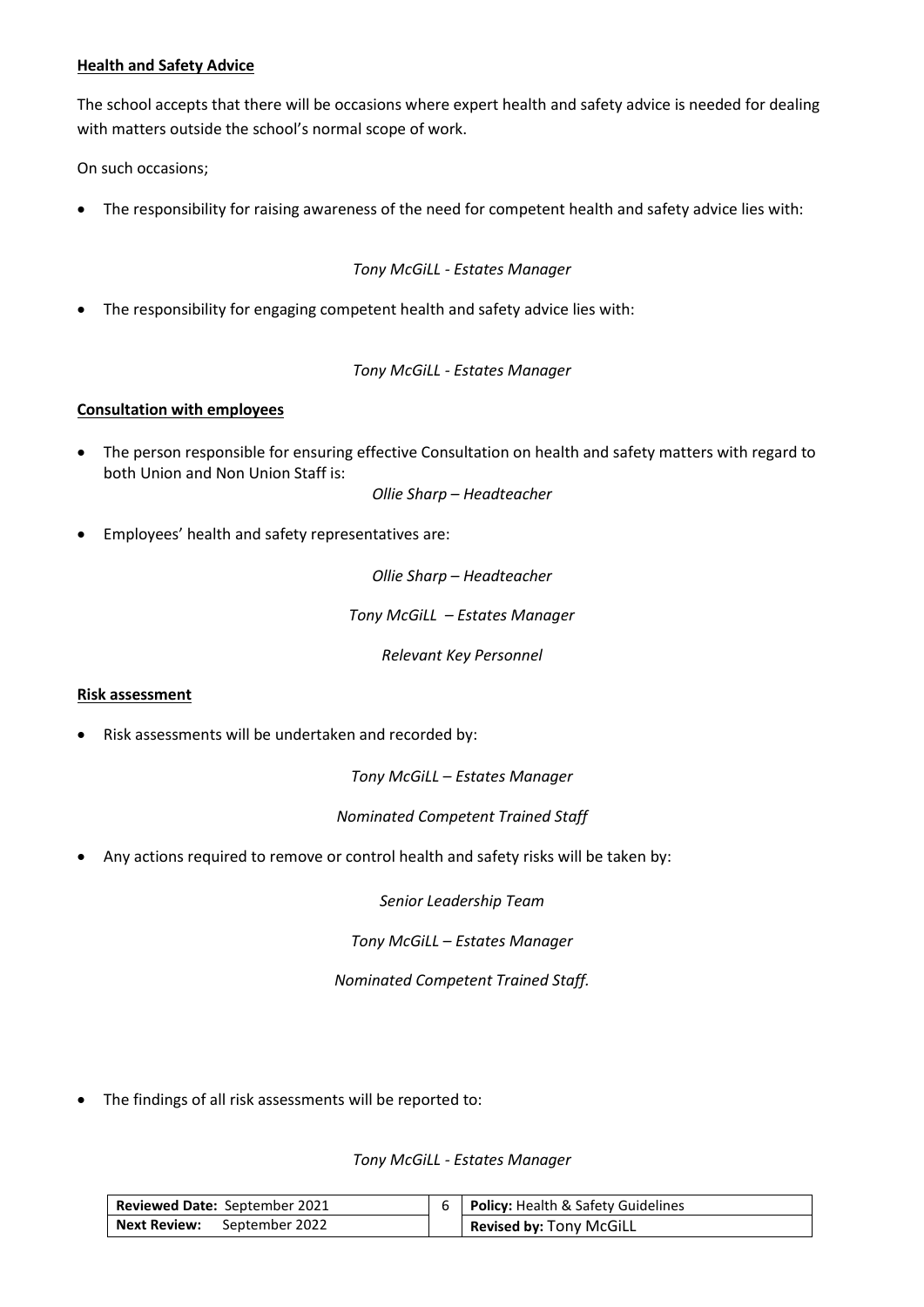The person responsible for ensuring that the risks have been removed or reduced is:

*Tony McGiLL - Estates Manager* 

• Risk assessments reviewed every twelve months or when the work activity changes, whichever is the soonest by:

*Tony McGiLL - Estates Manager*

# **COMPETENCY FOR WORK TASKS AND TRAINING**

Induction training and job-specific training will be provided for all employees.

• Office-based induction training will be carried out by:

*Tony McGiLL – Estate Manager*

• On site induction training will be carried out by:

*Tony McGiLL – Estate Manager*

• Training records will be kept at:

*Main School Office*

*Personnel Records*

• Training records will be maintained by:

*Stephanie Watt – School Administration*

*Personnel Records*

• Training need will be assessed and identified by:

#### *Line Managers*

• Where a specific training need is identified, the necessary training will be arranged by:

*Line Managers*

*School Administrators* 

| <b>Reviewed Date: September 2021</b> | <b>Policy: Health &amp; Safety Guidelines</b> |
|--------------------------------------|-----------------------------------------------|
| <b>Next Review:</b> September 2022   | Revised by: Tony McGiLL                       |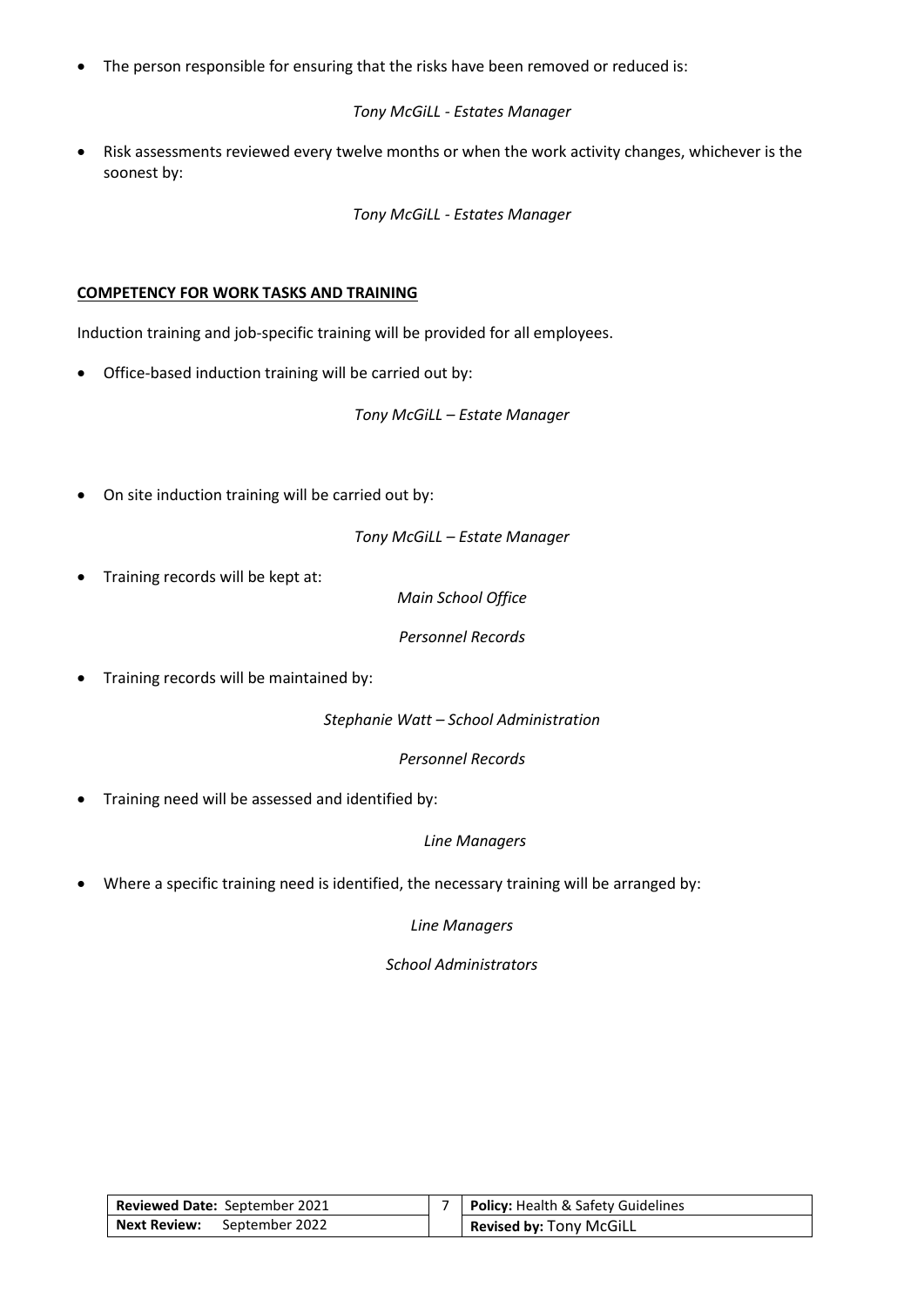#### **INFORMATION, INSTRUCTION, TRAINING AND SUPERVISION**

• The health and safety law poster will be displayed In the following locations:

### *Main Reception*

### *All other units in pre designated areas*

• Leaflets will be distributed by:

*Designated competent staff*

• Supervision of young workers or trainees will be arranged, undertaken and monitored by:

*Senior designated trained competent staff*

The person responsible for ensuring that employees working at other locations under the control of other contractors are given relevant health and safety information and supervision is:

*Tony McGiLL – Estates Manager*

• All general risk assessments and general Health & Safety information will be displayed in designated areas and also be accessible to staff via the Schools I.T. network. The person responsible for ensuring this is undertaken and monitored is:

*Tony McGiLL – Estates Manager*

#### **CONTRACTORS**

• The person responsible for initially assessing and then monitoring the on-going health and safety performance of contractors is:

*Tony McGiLL – Estates Manager*

#### **EMERGENCY PROCEDURES- FIRE AND EVACUATION**

• The Grange Therapeutic School's Fire Risk assessments is the responsibility of:

*Tony McGiLL - Estates Manager Acorn Care and Education*

• On site Fire Risk assessments contract works is the responsibility of:

| <b>Reviewed Date: September 2021</b> | 8   Policy: Health & Safety Guidelines |
|--------------------------------------|----------------------------------------|
| <b>Next Review:</b> September 2022   | <b>Revised by: Tony McGiLL</b>         |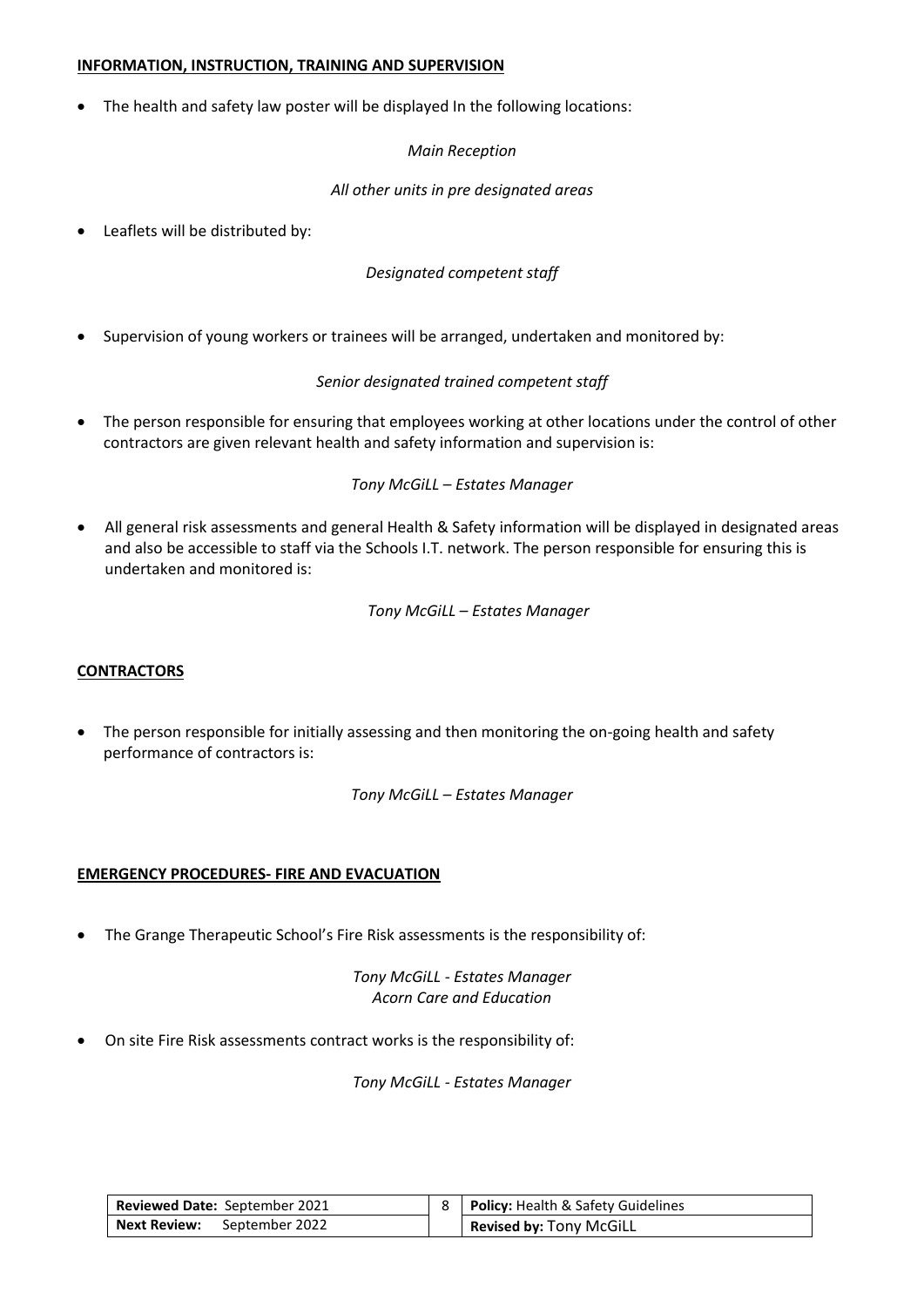• Annual maintenance of Fire Extinguishers is the responsibility of:

*Tony McGiLL – Estates Manager Nominated Company – County Fire and Security*

• Maintaining Fire Alarms (where fitted) is the responsibility of:

*Tony McGiLL – Estates Manager Nominated Company – County Fire and Security*

• Carrying out emergency evacuation procedures (Fire Drills) is the responsibility of:

*Tony McGiLL - Estates Manager Senior Leadership Team*

• Recording all Fire Related Events in Fire Log book is the responsibility of:

*Tony McGiLL - Estates Manager*

• Record and monitor all Fire Related Regulations Inspections and update procedures as necessary:

*Tony McGiLL - Estates Manager*

#### **ELECTRICAL SAFETY**

• Check for hidden services:

*Tony McGiLL – Estates Manager Nominated Company – ESS UK Ltd*

Check for underground services:

*Tony McGiLL – Estates Manager Nominated Company – Western Power*

• The person responsible for Office fixed installation and portable appliance testing is:

*Tony McGiLL – Estates Manager Nick Irish - Maintenance*

#### **ASBESTOS**

The Grange Therapeutic School's asbestos register and management is the responsibility of:

*Tony McGiLL - Estates Manager (Local Risk) Bollinton*

| <b>Reviewed Date: September 2021</b> | 9   Policy: Health & Safety Guidelines |
|--------------------------------------|----------------------------------------|
| Next Review: September 2022          | Revised by: Tony McGiLL                |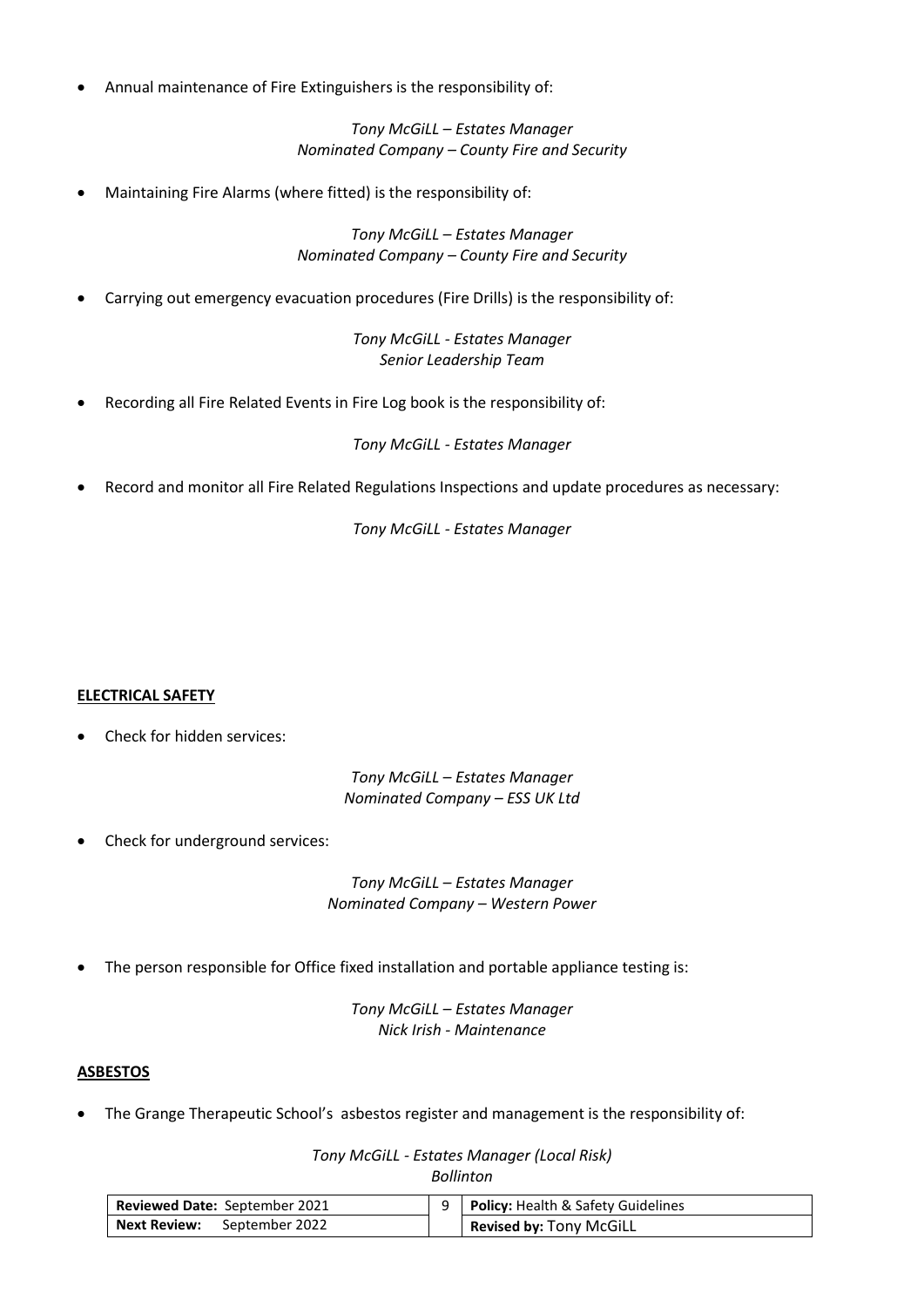# **NOTIFIABLE PROJECTS**

• The person responsible for submitting a Copy of Form F10 (rev) to the Health and Safety Executive for each notifiable project is:

> *Tony McGiLL - Estates Manager National Facilities and Construction Manager, Acorn Care and Education*

#### **PLANT AND EQUIPMENT**

• All plant and equipment needs will be identified by:

*Tony McGiLL - Estates Manager*

• The effective maintenance of plant and equipment procedures will be actioned by:

*Tony McGiLL - Estates Manager*

• All identified maintenance, inspections, and testing will be implemented and monitored by:

*Tony McGiLL - Estates Manager*

• That all new plant and equipment used or hired by the company meets the required health and safety standards will be checked by:

*Tony McGiLL - Estates Manager*

• Any problems found by an employee with any plant or equipment should be reported to:

| <b>Reviewed Date: September 2021</b> | 10   Policy: Health & Safety Guidelines |
|--------------------------------------|-----------------------------------------|
| <b>Next Review:</b> September 2022   | Revised by: Tony McGiLL                 |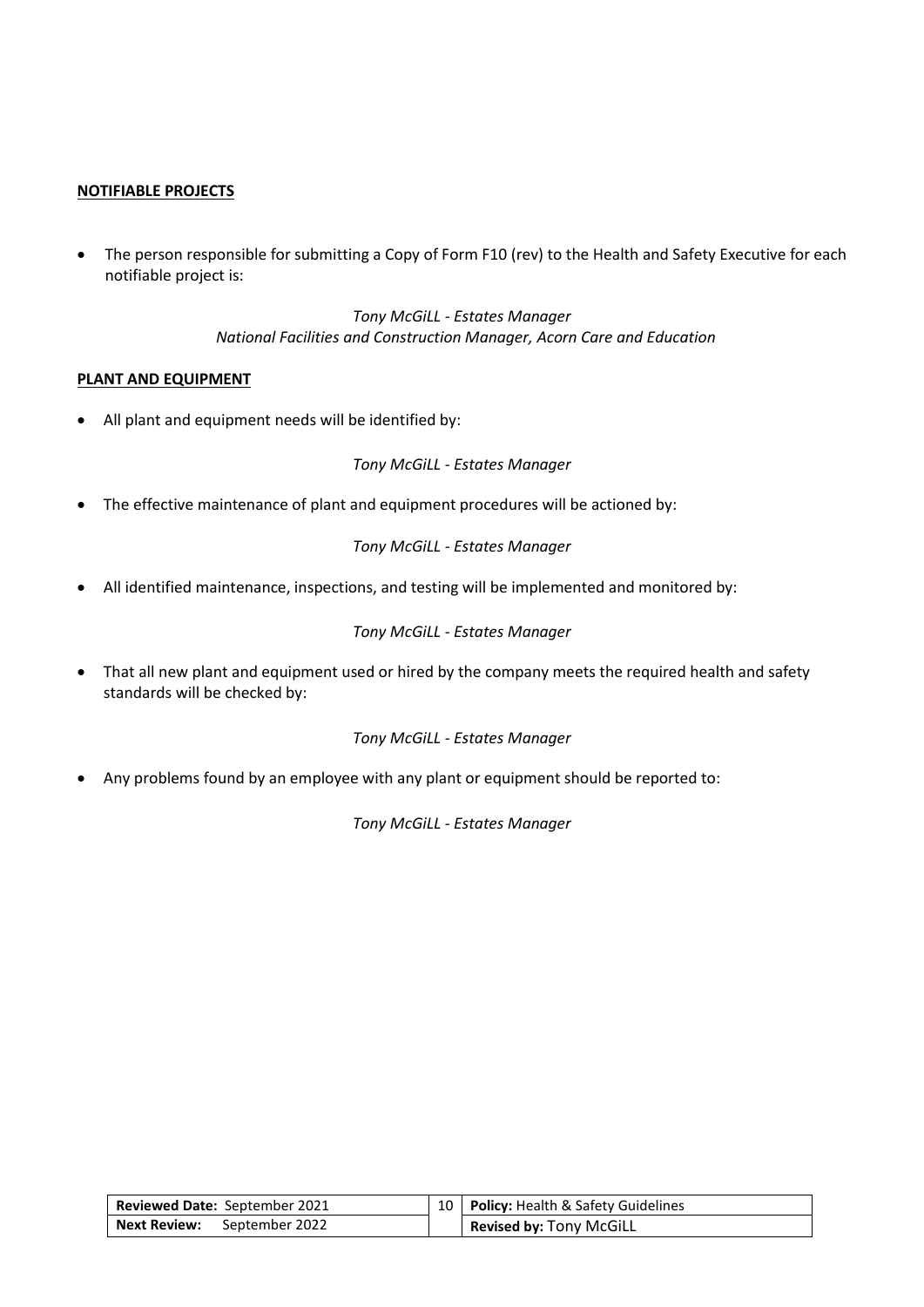# **OFFICE SAFETY**

• The person responsible for ensuring that all work in the school offices, including the use of display screen equipment, is conducted in accordance with legislation is:

*Tony McGiLL – Estates Manager*

#### **SAFE HANDLING AND USE OF SUBSTANCES (COSHH)**

• All substances that need a COSHH assessment will be identified by:

*Tony McGiLL - Estates Manager* 

*Nominated Trained Competent Staff*

• COSHH assessments will be undertaken by:

*Tony McGiLL - Estates Manager*

• The implementation and monitoring of all actions identified by COSHH assessment will be checked by:

*Tony McGiLL - Estates Manager*

#### **NOISE**

• Where necessary, noise assessments will be carried out to protect employees from hearing damage. The persons responsible are:

#### *Tony McGiLL - Estates Manager*

• Where the noise survey indicates a noise level of 80 db(A) (lower exposure action level), ear protection by provision of:

*Moulded vented Personnel ear plugs*

#### *Ear Defenders*

• Where the noise survey indicates a noise level of 85db(A) (upper exposure action level) the setting up of hearing protection Zones where needed and ensuring that employees use the hearing protection provided by the company will be the responsibility of:

| Reviewed Date: September 2021      | 11   Policy: Health & Safety Guidelines |
|------------------------------------|-----------------------------------------|
| <b>Next Review:</b> September 2022 | Revised by: Tony McGiLL                 |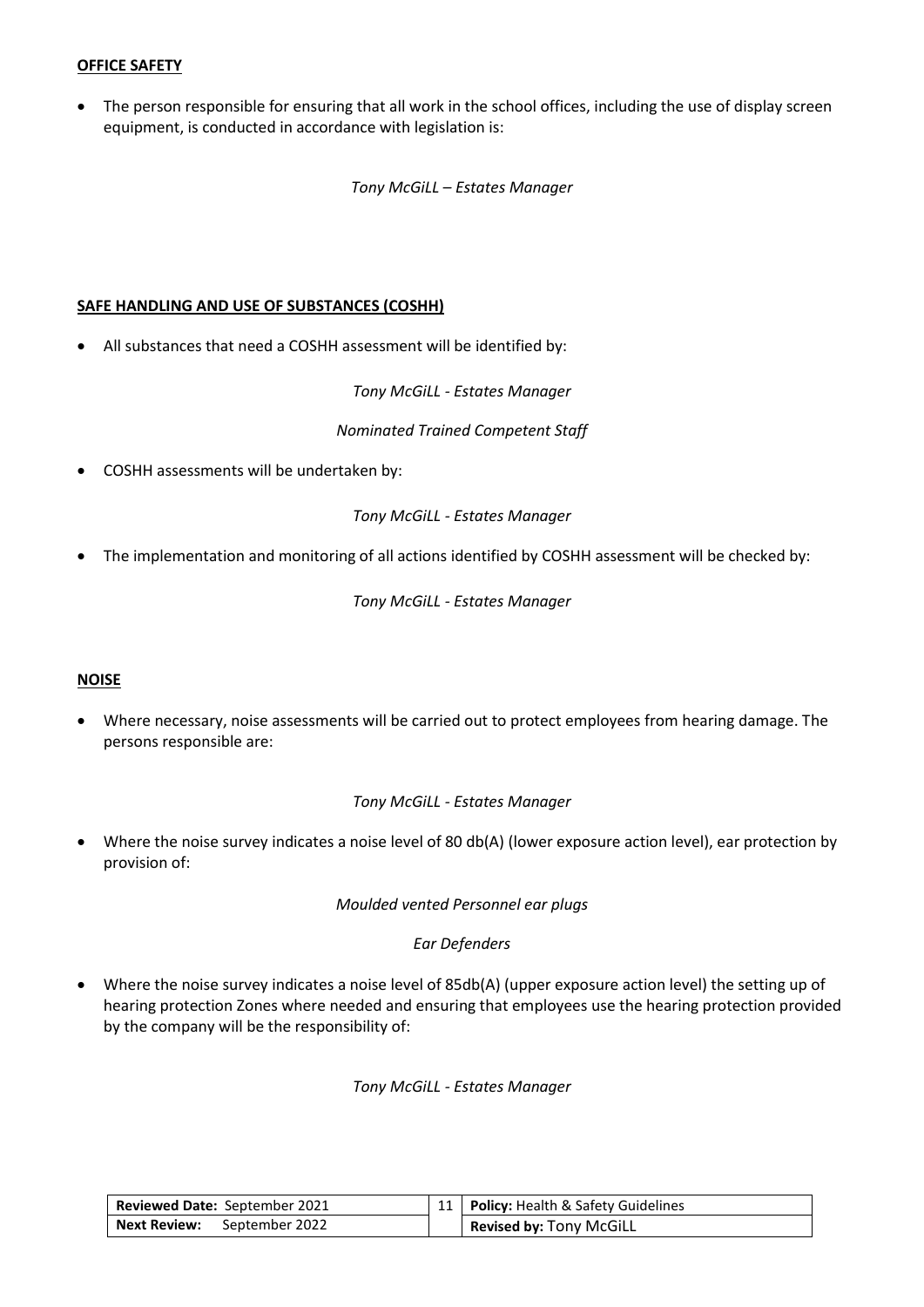• Responsibility for assessing the need for health surveillance and arranging for it to be undertaken where necessary is the responsibility of:

*Tony McGiLL - Estates Manager*

# **VIBRATION**

• Where necessary, expert advice on vibration will be given or arranged by:

*Tony McGiLL - Estates Manager*

*Nominated Competent Trained staff*

• The person responsible for ensuring that appropriate actions are taken if the level of Personnel exposure reaches the 'exposure action value' or the 'exposure limit value' is:

*Tony McGiLL - Estates Manager*

*Nominated Competent Trained staff*

• Assessing the need for health surveillance and arranging for it to be carried out, where necessary, is the responsibility of:

*Tony McGiLL - Estates Manager*

*Nominated Competent Trained staff*

#### **PERSONNEL PROTECTIVE EQUIPMENT (PPE)**

• The person responsible for ensuring that all PPE provided by the company is fit for purpose, issued free of charge, and maintains an issue log, is:

*Tony McGiLL - Estates Manager*

• The person responsible for ensuring that employees are instructed in the proper use of PPE and ensuring that it is used on site is:

*Tony McGiLL - Estates Manager*

• Inappropriate or misuse of PPE equipment will result in repeat offenders being disciplined. Likewise the non wearing of provided PPE for tasks that need PPE protection repeat offenders will be disciplined by senior management

| <b>Reviewed Date: September 2021</b> | 12   <b>Policy:</b> Health & Safety Guidelines |
|--------------------------------------|------------------------------------------------|
| <b>Next Review:</b> September 2022   | <b>Revised by: Tony McGiLL</b>                 |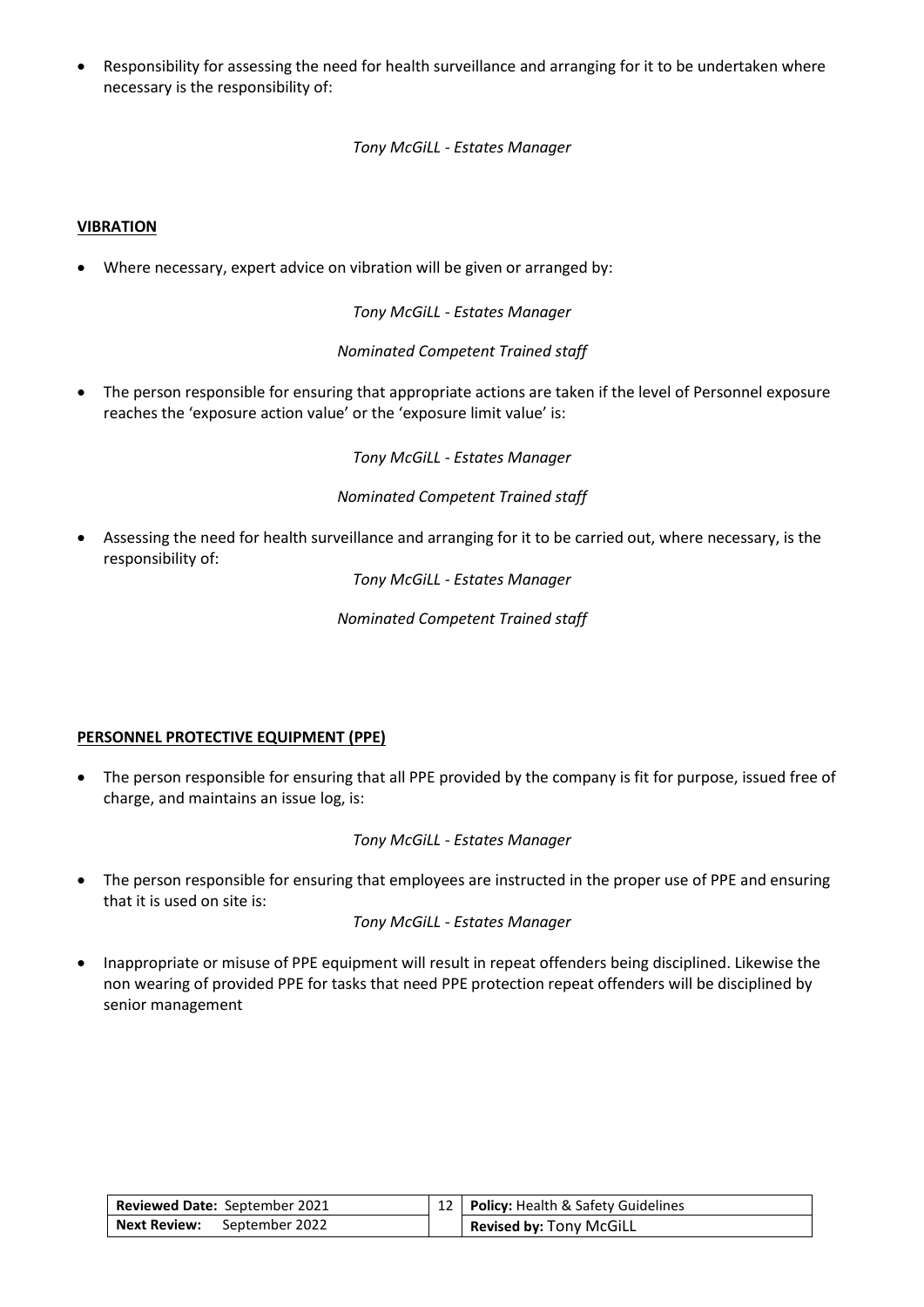#### **WELFARE FACILITIES**

• To ensure that the school is providing suitable and sufficient welfare facilities checks will be carried out by:

*Tony McGiLL - Estates Manager*

• Shared welfare facilities on site will be organised by:

*Tony McGiLL - Estates Manager*

# **WORK AT HEIGHT**

• Ensuring suitable sufficient safe equipment is provided:

*Tony McGiLL - Estates Manager*

Scaffold inspections:

*PASMA Trained staff/Contractor*

• Training for erecting allow towers:

*PASMA Trained staff/Contractor*

• Inspection of places work at height:

*Tony McGiLL - Estates Manager*

*PASMA Trained staff/Contractor*

#### **MANUAL HANDLING**

• The person responsible for ensuring that employees are trained in the correct manual handling techniques, and that these techniques are used, is:

*Tony McGiLL – Estates Manager*

#### **TRANSPORT**

• If it is necessary to transport persons and equipment by vehicle, on or off site, the person responsible for ensuring that procedures are followed is:

| Reviewed Date: September 2021      | 13   Policy: Health & Safety Guidelines |
|------------------------------------|-----------------------------------------|
| <b>Next Review:</b> September 2022 | <b>Revised by: Tony McGiLL</b>          |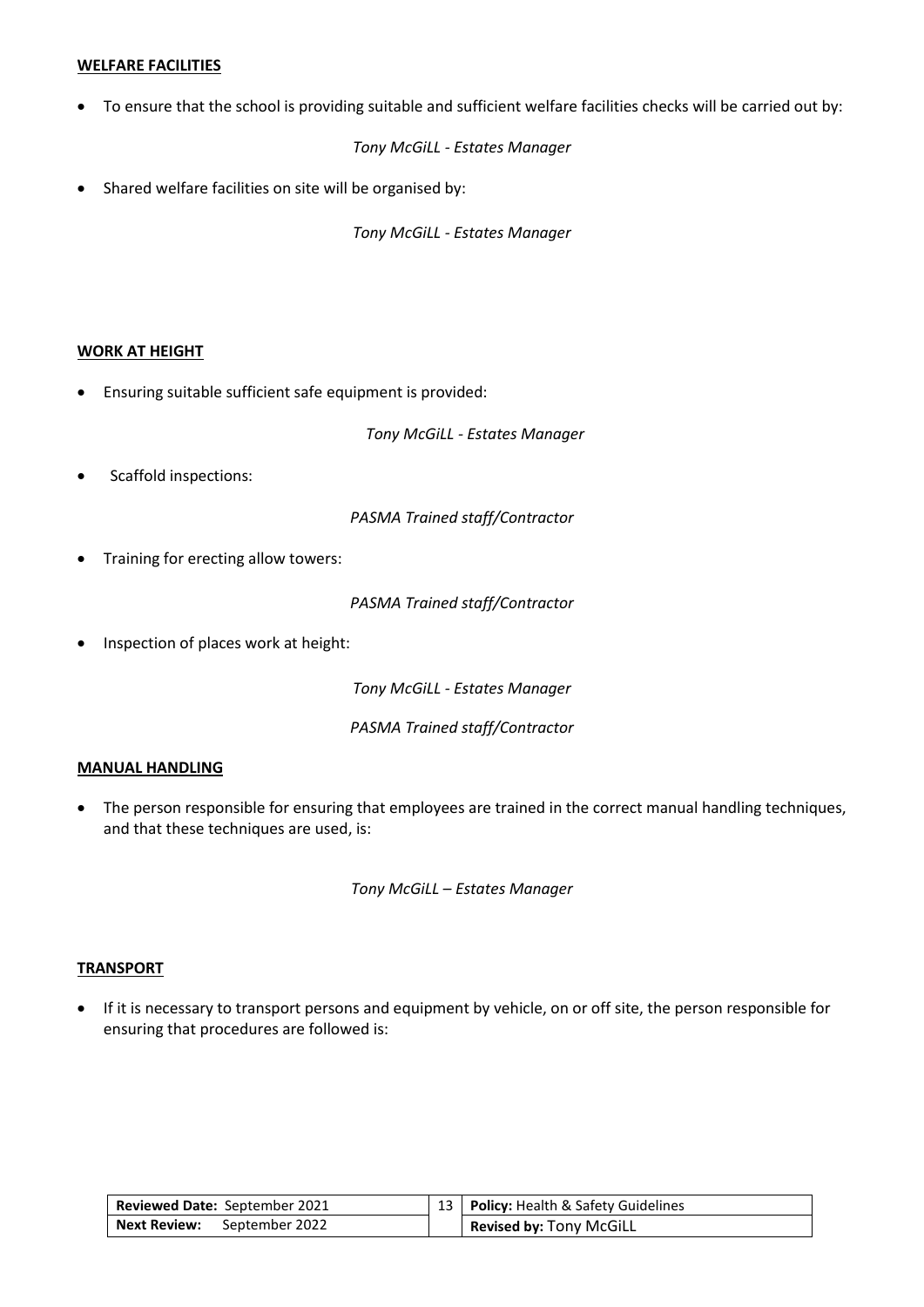#### **WORK IN CONFINED SPACES**

Safe System of work developed:

*Tony McGiLL - Estates Manager Nominated Competent Trained staff*

#### **WORK IN EXCAVATIONS**

• Inspections undertaken by:

*Tony McGiLL - Estates Manager Nominated Competent Trained staff*

#### **The Grange Therapeutic School – No Smoking Policy**

# **INTRODUCTION**

The School recognises its duty to protect the health, safety and welfare of its employees and as such is committed to providing a smoke free environment and to minimise the risks associated with passive smoking.

# **2. OBJECTIVES**

The objectives of this policy are:-

a) To establish a smoke-free environment;

b) To protect employees from the risks of passive smoking;

c) To minimise the School's potential liability to passive smoking claims;

d)To ensure that the School's responsibilities under the 1974 Health & Safety at Work Act and the 1992 Workplace (Health, Safety and Welfare) Regulations are met;

e) To comply with the Smoke-free (Premises and Enforcement) Regulations 2006.

e) To enhance the School's image.

#### **3. THE POLICY**

3.1 It is the policy of the School that there is a complete ban on smoking in the School as well as all Grange Therapeutic School workplaces, Houses, including car parks and areas surrounding the buildings.

It applies to all School employees whilst at work, visitors and contractors during working hours.

3.2 **Only** in the following circumstances will the policy not apply:

a) Employees who during their working hours are away from the School workplaces and who are on premises which have a policy that allows smoking e.g. external training courses, meetings in premises not controlled by the Grange Therapeutic School.

b) Employees who during their working hours are travelling **alone** in their **own** vehicle. This does not include cars parked in the School or other Grange workplace car parks.

#### **4. RESPONSIBILITIES**

4.1 All School employees have a responsibility to conform with this policy. Employees failing to comply with the policy may be subject to disciplinary action which could ultimately lead to their dismissal. All employees have a duty to inform contractors and visitors to the School of the policy when appropriate.

4.2 The Headteacher has a responsibility for implementation and monitoring of the policy within the School and Estates. This includes responsibility for ensuring that all employees have access to the policy and that new employees are made aware of it. In addition, it is the responsibility of the Headteacher to ensure that the policy is made clear to all job applicants; is specified on job advertisements; and is included as a term in any contracts or statements of particulars.

# **5. COUNSELLING & SUPPORT**

| Reviewed Date: September 2021      | 14   Policy: Health & Safety Guidelines |
|------------------------------------|-----------------------------------------|
| <b>Next Review:</b> September 2022 | Revised by: Tony McGiLL                 |